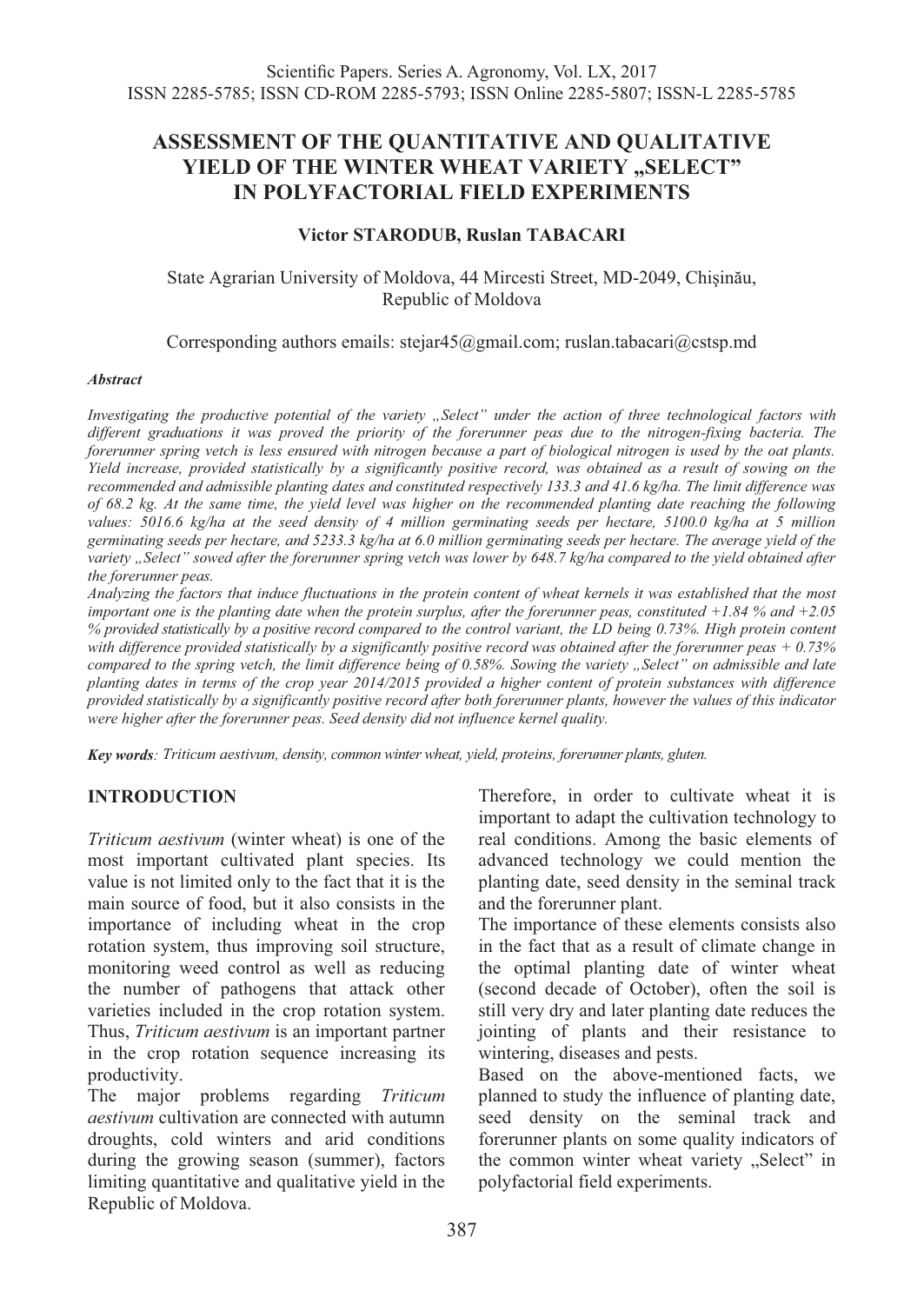### **MATERIALS AND METHODS**

The method of experiment establishment is a systematic one as it was performed in four repetitions (3 repetitions to determine the yield and the  $4<sup>th</sup>$  repetition was destined to observations and measurements). Plot area was of 50  $m^2$ . During the growing season, there were made phenological observations and biometric measurements according to the experimental technique regarding the number of ears/m<sup>2</sup>, plant height, number of kernels per ear, mass of kernels/spike etc. Statistical interpretation of obtained results was done using the dispersion analysis method.

### **The factors included in the study:**

- Factor A forerunner plants with graduations:
	- Peas **(Mt)**;
	- Spring vetch.
- Factor B planting dates with graduations:
	- September 27 (**Mt-recommended**);
	- October 22 (**admissible**);
	- November 12 (**late**).
- Factor C seed density with graduations:
	- 4 million of viable seeds per ha;
	- 5 million of viable seeds per ha (**Mt**);
	- 6 million of viable seeds per ha.

**Biological material – the variety "Select" –** was created at the Research Institute of Field Crops of the Republic of Moldova by the repeated individual selection method of the elite plant out of the hybrid population. The variety belongs to *ferrugineum* variety. Average plant size was of 73-90 cm and it possesses the resistance to lodging. It is characterized by high resistance to powdery mildew, brown rust and *Ustilago tritici*. The ear is dense with about 25-40 kernels. 1000 kernel weight was about 35-43 grams. The average yield of variety during the test years constituted 4430 kg/ha.

# **RESULTS AND DISCUSSIONS**

The crop year 2014 - 2015 was a favorable year for the common winter wheat growth and development. In terms of the thermal regime, the deviation from the annual average was of  $+2^{\circ}$ C. In terms of rainfall, this year was characterized by an increase of +86 mm compared with the annual average (492 mm).

The weather in June, when the development and filling of common winter wheat grains take place, was warmer by 1.4°C and the rainfall amount constituted 69.0 mm, which was by 2.9 mm less than the norm.

The main indicator that reflects the results of our experiments is the yield, which largely depends on the weather conditions and quality<br>of implemented technological elements. technological Testing the productive potential of the variety "Select" (Table 1) under the action of three technological factors with different graduations, it was confirmed the priority of peas as a forerunner plant due to nitrogen-fixing bacteria. Spring vetch used as a forerunner plant is less ensured with nitrogen because a part of biological nitrogen is used by the oat plants. Yield increase provided statistically by a significantly positive record was obtained as a result of sowing on the recommended and admissible planting dates and constituted 133.3 and 41.6 kg/ha respectively.

The limit difference was of 68.2 kg. At the same time, the yield level was higher in the case of recommended planting date reaching the values of 5016.6 kg/ha at the seed density of 4 million viable seeds per hectare, 5100.0 kg/ha at 5 million and 5233.3 kg/ha at 6.0 million of germinating seeds per hectare. The average yield of variety "Select" sowed after the forerunner spring vetch was lower by 648.7 kg/ha compared to the yield obtained after the forerunner peas.

In our polyfactorial field experiments the values of quality characteristics are strongly influenced by the applied technology. Analyzing the factors that induce fluctuations in the protein content of wheat kernels (Table 2), it was established that the first place is occupied by the planting date when the surplus of protein after the forerunner peas constituted  $+1.84$  % and  $+2.05$  % provided statistically as positive compared to the control variant, LD being of 0.73%.

High protein content with difference provided statistically by a significantly positive record was obtained after the forerunner peas  $+0.73\%$ compared to the spring vetch, the limit difference being of 0.58.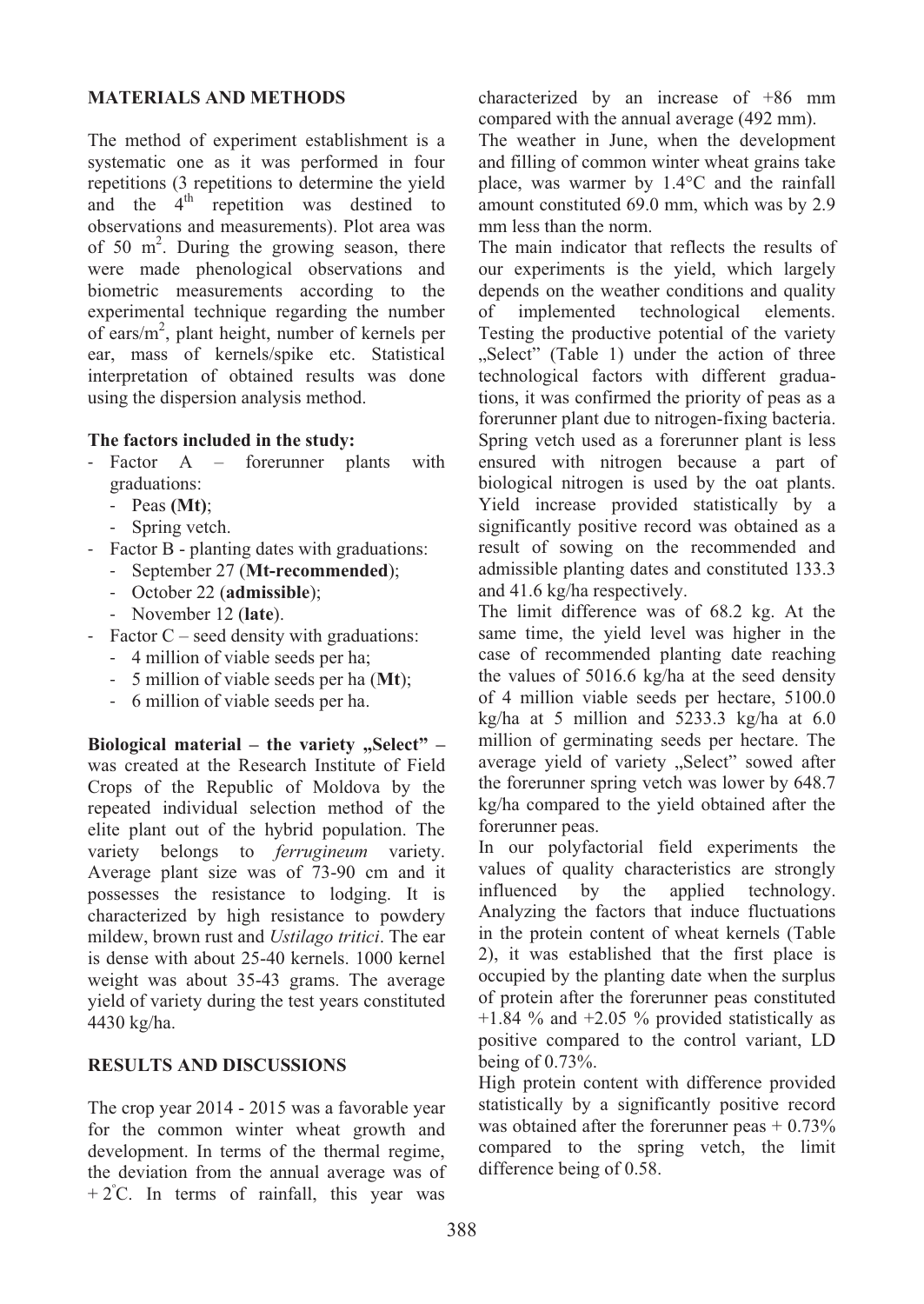| ֖֖֖ׅׅ֖֚֚֚֚֚֚֚֚֚֚֚֚֚֚֚֚֚֚֚֚֚֚֚֚֚֚֚֚֚֚֡֬֝֝֝<br>i<br>ı<br>Ï                                               |
|--------------------------------------------------------------------------------------------------------|
| i<br>I<br>֕<br>I<br>í<br>j                                                                             |
| I<br>ı<br>l<br>֖֖֖֖֪ׅ֖֧ׅ֖֧ׅ֪ׅ֖֧ׅ֪֪ׅ֧֚֚֚֚֚֚֚֚֚֚֚֚֚֚֚֚֚֚֚֚֚֚֚֚֚֚֚֬֝֝֝֬֝֝֬֓֬֝֬<br>l<br>$\overline{a}$     |
| ֧֧֧֧֧֧֧ׅ֧֧ׅ֧֧֧ׅ֧֧֧֧֧֧֧֧֧֚֚֚֚֚֚֚֚֚֚֚֚֚֚֚֚֚֚֚֚֚֚֚֚֚֚֚֚֚֝֝֓֝֓֝֓֝֓֝֬֜֝֬֜֝֓֝֬֜֝֬֝֬֝֬֝֬֝֬֜֝֬֝<br>I<br>I<br>I |
| I<br>ì<br>l                                                                                            |
|                                                                                                        |
| ï                                                                                                      |
| I<br>١<br>I                                                                                            |
| ı<br>ł<br>l<br>j                                                                                       |
|                                                                                                        |
| í<br>١                                                                                                 |

Table 2. The content of protein substances in the kernels of common winter wheat variety. Select" in polyfactorial field experiments,  $\%$ Table 2. The content of protein substances in the kernels of common winter wheat variety "Select" in polyfactorial field experiments, %

|                                           |                                   |            |         | n ' 'en man de la communication in 1972 (in 1972) is a man de la communication de la communication de la communication de la communication de la communication de la communication de la communication de la communication de |            |         |                                                                                                              |                                          |
|-------------------------------------------|-----------------------------------|------------|---------|-------------------------------------------------------------------------------------------------------------------------------------------------------------------------------------------------------------------------------|------------|---------|--------------------------------------------------------------------------------------------------------------|------------------------------------------|
|                                           | Forerunner plant - Factor " $A$ " |            |         |                                                                                                                                                                                                                               |            |         | Average                                                                                                      |                                          |
|                                           | Peas $(N$                         |            |         | Spring vetch                                                                                                                                                                                                                  |            |         |                                                                                                              | the $\vert \pm$ Compared to              |
| Seed density, million / ha<br>Factor "C"  | Planting dates - Factor "B"       |            |         |                                                                                                                                                                                                                               |            |         | $\left\{ \begin{array}{ll} \text{of} & \text{true} \\ \text{Factor, } C^{\text{v}} \end{array} \right\}$ the | control                                  |
|                                           | Recommended<br>(Mt)               | Admissible | Late    | Recommended<br>(Mt)                                                                                                                                                                                                           | Admissible | Late    | $LD_{05}$<br>$0.73\%$                                                                                        | $\ensuremath{\mathsf{v}}\xspace$ variant |
|                                           | 2.03                              | 4.12       | 4.64    | 1.87                                                                                                                                                                                                                          | 2.76       | 4.65    | 3.35                                                                                                         | 0.05                                     |
| 5 (Mt)                                    | 2.84                              | 4.48       | 4.10    | $^{80}$                                                                                                                                                                                                                       | 2.79       | 4.39    | 3.40                                                                                                         |                                          |
|                                           | 2.34                              | 4.20       | 4.60    | 1.50                                                                                                                                                                                                                          | 2.83       | 4.14    | 3.27                                                                                                         | 0.13                                     |
| Average of the Factor "A"                 | 13.70                             |            |         | 12.97                                                                                                                                                                                                                         |            |         |                                                                                                              |                                          |
| $\text{LD}_{\rm 05} \, \text{A} = 0.58\%$ | $-0.73$                           |            |         |                                                                                                                                                                                                                               |            |         |                                                                                                              |                                          |
| Average of the Factor "B"                 | 12.40                             | 14.24      | 14.45   | 11.72                                                                                                                                                                                                                         | 12.79      | 14.39   |                                                                                                              |                                          |
| $LD_{05} B = 0.73\%$                      |                                   | $+1.84$    | $+2.05$ |                                                                                                                                                                                                                               | $+1.07$    | $+2.67$ |                                                                                                              |                                          |
| $LD_{05}$ of the Experiment, $\%$         | 1.75                              |            |         |                                                                                                                                                                                                                               |            |         |                                                                                                              |                                          |
|                                           |                                   |            |         |                                                                                                                                                                                                                               |            |         |                                                                                                              |                                          |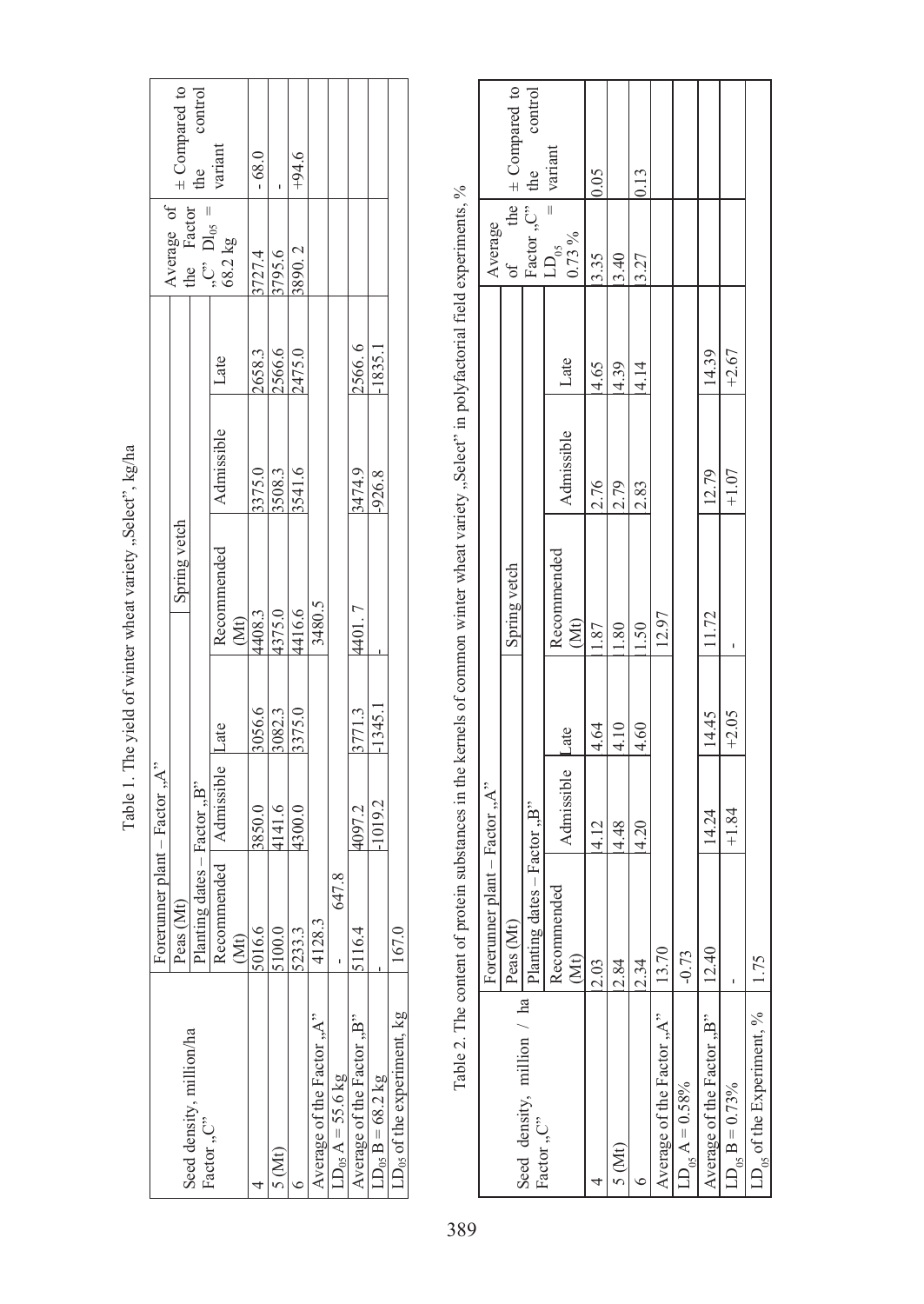|                                                    |                                     |            |         | .<br>.              |            |       |                               |                    |
|----------------------------------------------------|-------------------------------------|------------|---------|---------------------|------------|-------|-------------------------------|--------------------|
|                                                    | Forerunner plant $-$ Factor " $A$ " |            |         |                     |            |       | Average                       |                    |
|                                                    | Peas (Mt)                           |            |         | Spring vetch        |            |       | the<br>$\sigma f$             | $\pm$ Compare d to |
| Seed density, million / ha                         | Planting dates - Factor "B"         |            |         |                     |            |       | Factor                        | control            |
| Factor "C"                                         | Recommended<br>(Mt)                 | Admissible | Late    | Recommended<br>(Mt) | Admissible | Late  | , C" $LD_{05'}$<br>$% = 0.76$ | the<br>variant     |
|                                                    | 25.50                               | 29.93      | 31.03   | 25.16               | 27.05      | 31.05 | 28.30                         | $-0.10$            |
| 5 (Mt)                                             | 27.22                               | 30.69      | 29.89   | 25.05               | 27.11      | 30.50 | 28.40                         |                    |
|                                                    | 26.16                               | 30.10      | 30.95   | 24.38               | 27.19      | 29.79 | 28.13                         | $-0.27$            |
| Average of the Factor "A"                          | 29.05                               |            |         | 27.49               |            |       |                               |                    |
| $LD_{0.5} A, \% = 0.62$                            | $-1.56$                             |            |         |                     |            |       |                               |                    |
| Average of the Factor, B"                          | 26.29                               | 30.25      | 30.62   | 24.85               | 27.12      | 30.50 |                               |                    |
| $LD_{0.5} B, \% = 0.76$                            |                                     | $+3.96$    | $+4.33$ |                     | $+2.27$    | 5.65  |                               |                    |
| of the General<br>Experiment, %<br>$\overline{05}$ |                                     |            |         |                     |            |       |                               |                    |
|                                                    |                                     |            |         |                     |            |       |                               |                    |

Table 3. Gluten content in the kernels of common winter wheat variety, select" in polyfactorial field experiments, % Table 3. Gluten content in the kernels of common winter wheat variety "Select" in polyfactorial field experiments, %

Table 4. Protein content, variety "Select", in polyfactorial field experiments, kg/ha Table 4. Protein content, variety "Select", in polyfactorial field experiments, kg/ha

|                               |                                                                                                                                   |                             | variant                                                                          | $-9.29$              |        | $+19.38$ |        |                           |                           |                                      |
|-------------------------------|-----------------------------------------------------------------------------------------------------------------------------------|-----------------------------|----------------------------------------------------------------------------------|----------------------|--------|----------|--------|---------------------------|---------------------------|--------------------------------------|
|                               | Average of $\left  \pm \text{Compare } d \right $<br>$\left  \text{the } \right $ Factor $\left  \text{ to the control } \right $ |                             | $\begin{bmatrix} 1, C^{3} & \text{LD} & 0.5 \\ \text{kg} & = 68.2 \end{bmatrix}$ | 443.26               | 433.97 | 453.35   |        |                           |                           |                                      |
|                               |                                                                                                                                   |                             | Late                                                                             | 334.92               | 317.63 | 300.97   |        |                           | 317.84                    | $-176.3$                             |
|                               |                                                                                                                                   |                             | Admissible                                                                       | 341.33               | 416.06 | 451.69   |        |                           | 403.03                    | -91.11                               |
|                               | Spring vetch                                                                                                                      |                             | Recommended<br>(Mt)                                                              | 601.65               | 443.98 | 436.80   | 405.00 |                           | 494.14                    |                                      |
|                               |                                                                                                                                   |                             | Late                                                                             | 384.84               | 347.25 | 452.12   |        |                           | 394.74                    | $-150.87$                            |
|                               |                                                                                                                                   |                             | Admissible                                                                       | 467.51               | 515.74 | 525.12   |        |                           | 502.79                    | $-42.82$                             |
| Forerunner plant - Factor "A" | Peas (Mt)                                                                                                                         | Planting dates - Factor "B" | Recommended<br>İM                                                                | $\ddot{.}30$<br>520. | 563.16 | 553.38   | 481.05 | $+76.05$                  | 545.61                    |                                      |
|                               |                                                                                                                                   | Seed density, million / ha  | Factor "C"                                                                       |                      | 5 (Mt) |          |        | Average of the Factor "A" | Average of the Factor "B" | + compared to the control<br>variant |